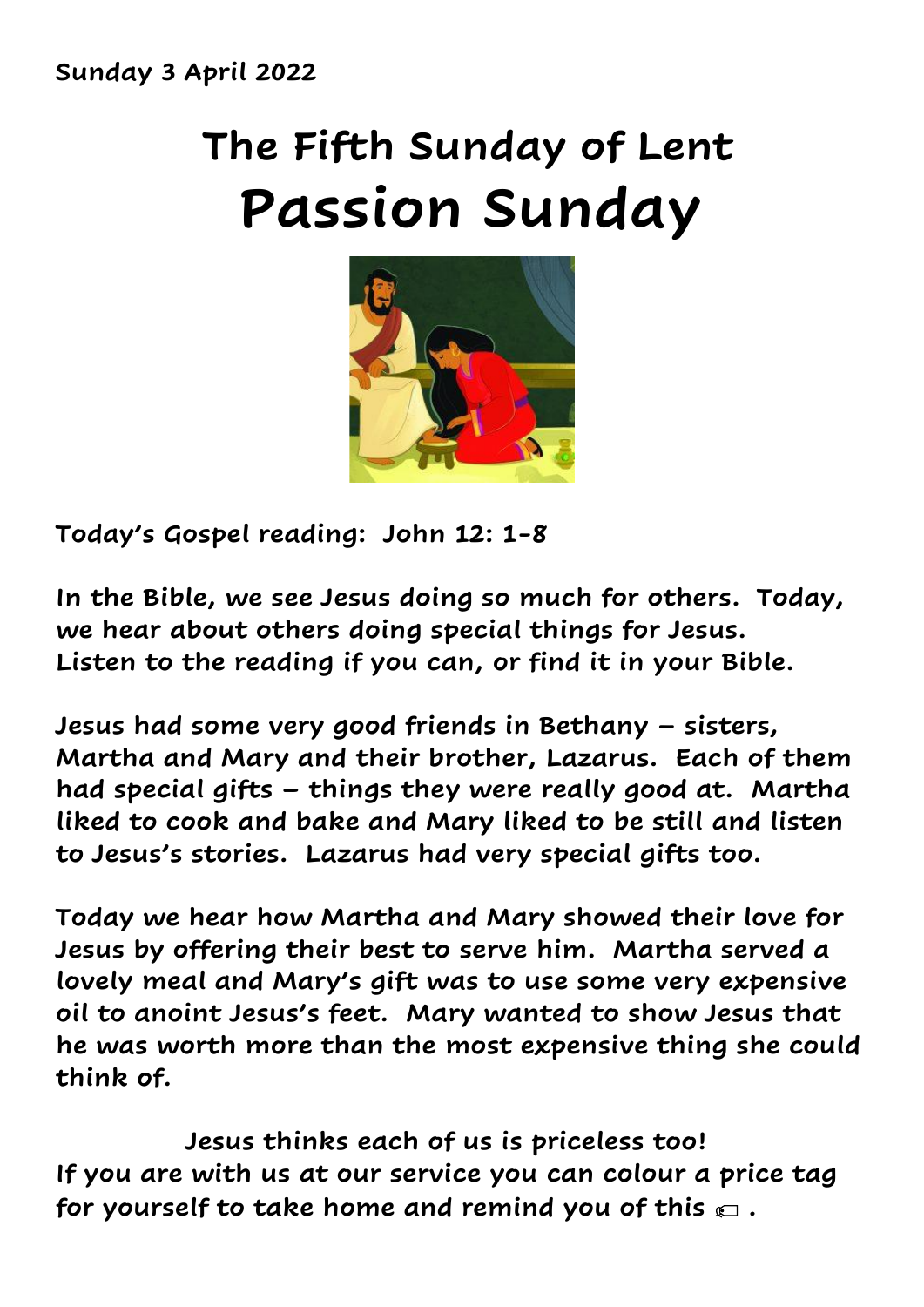**We each have special gifts. What are you good at? Can you draw a picture or make a Play-Doh model to show your special gift?**

**Jesus loves us to use our gifts to help others, especially those who need help.**

 **We need to be willing to give our best for Jesus, because he gave everything for us.** 



**Can you colour this to see Mary's jar of perfume?** 



**A picture for you to colour**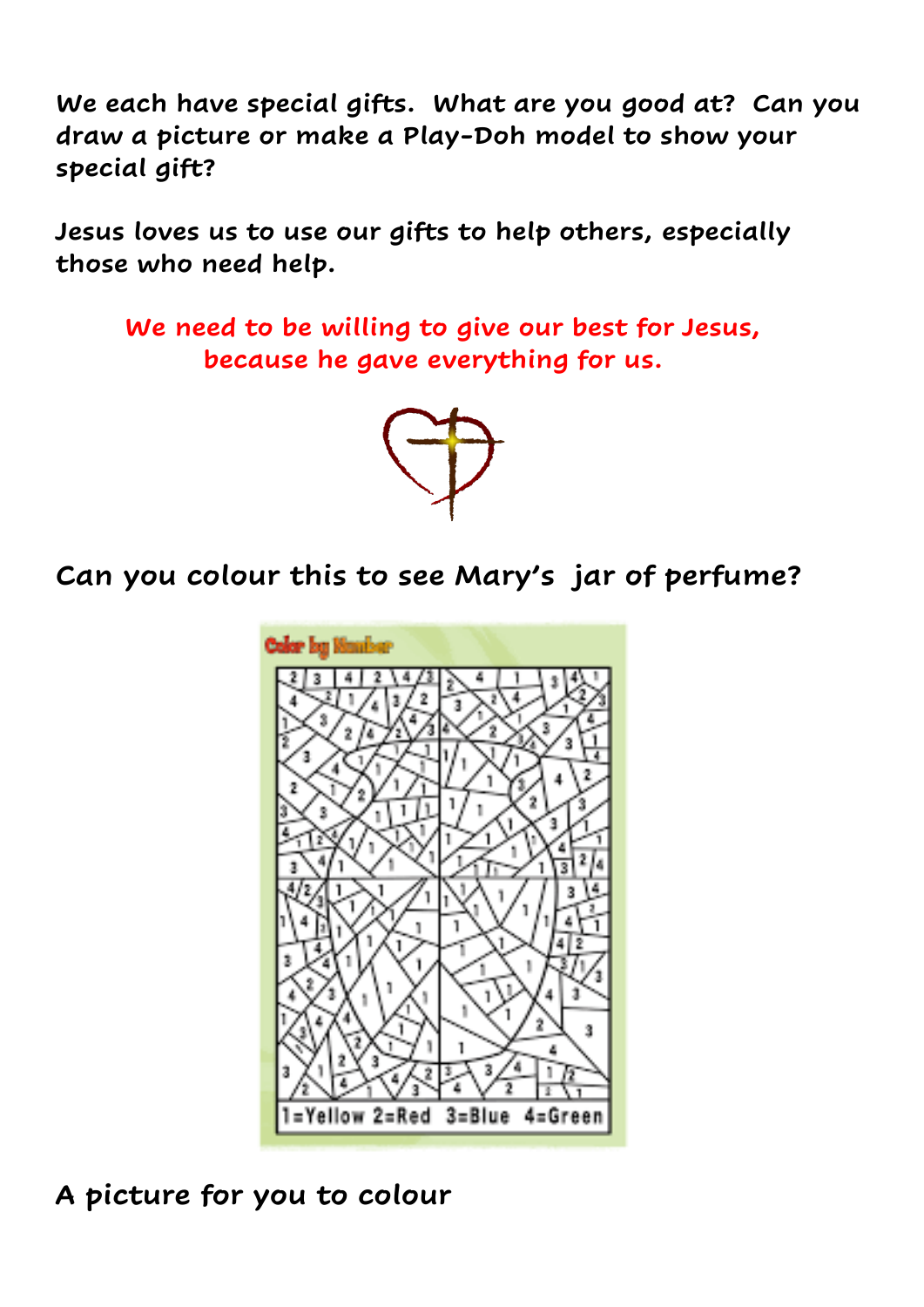

**A bit more to think about for older children:**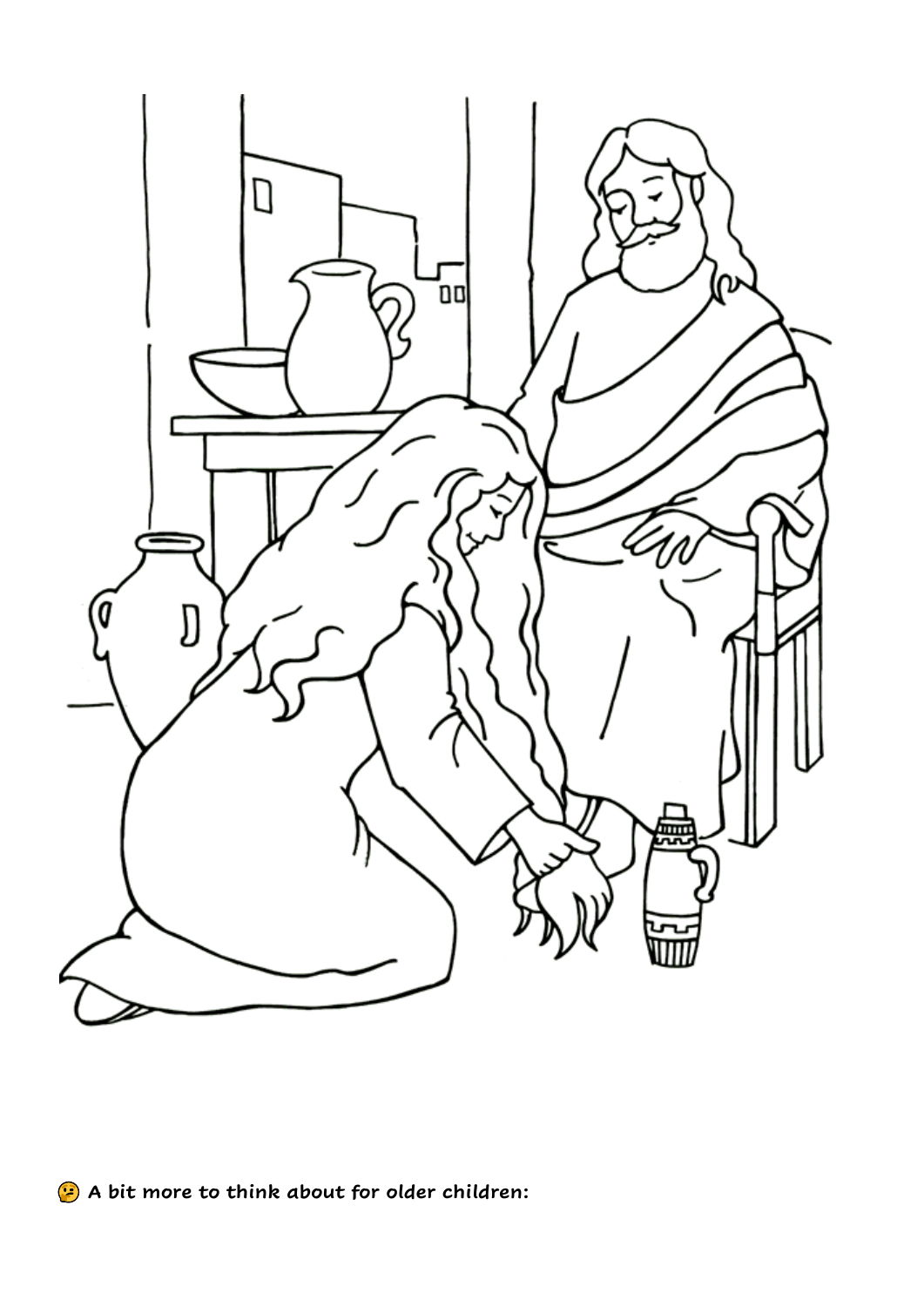**Pouring oil on someone's feet and wiping them with your hair may seem a strange way to show love and respect for them, but had a deeper meaning, to do with value and worth. What is the most expensive thing you can think of? If you had a lot of money, what would you buy? Do our special possessions mean more to us than anything else?**

**We need to make sure that our love of God is greater than our love for anything else. This is what Mary wanted to show.** 

**Q. Can you remember other people who brought expensive ointment to Jesus? (Clue: It was near the beginning of his life).** 

**A.The three wise men brought myrrh among their gifts.** 

**Q. Why do you think Judas criticised Mary? Why did Jesus defend her? A. Judas simply saw the cost of the perfumed oil and thought it wasteful. Jesus saw the love and the meaning behind Mary's action. He reminded everyone that nothing is worth more than God's love. All the stuff we have and all the money in the world is unimportant, compared with following Jesus.** 

**A prayer for this week:** 

**Dear God, it's wonderful to read about Martha and Mary and their love for Jesus, help us to remember that we can give thanks to Jesus in our own special way too and always put Jesus first in our lives. Amen.** 

**Here is a picture of an alabaster jar of oil similar to the one that Mary used.**



**On a separate piece of paper, can you design a jar for Mary's perfume?** 

**Some puzzles for you:**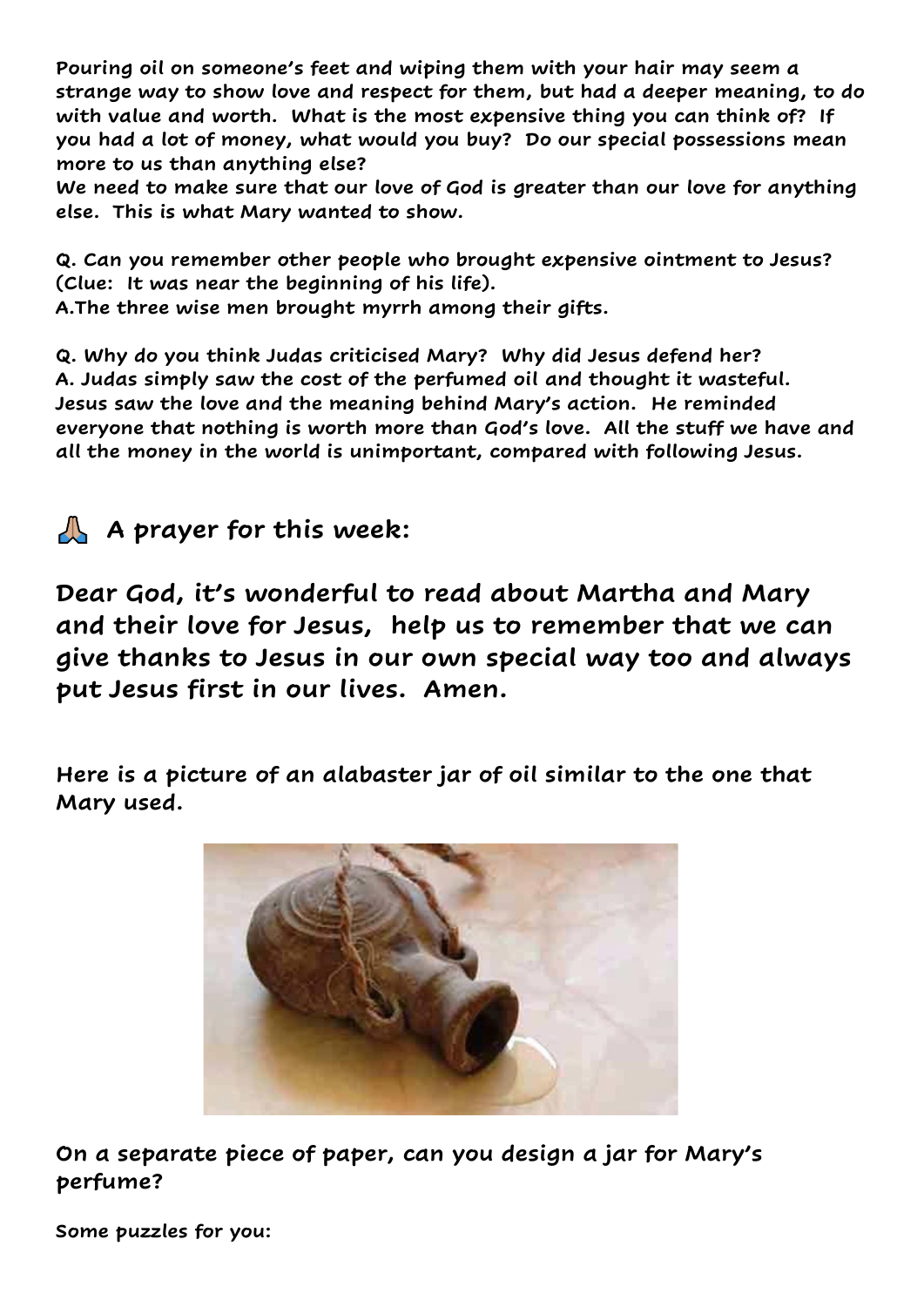### **Jesus Anointed with Perfume**

Then Mary took about a pint of pure nard, an expensive perfume; she poured it on Jesus' feet and wiped his feet with her hair. John 12:3 (NIV)



The puzzle is based on John 12:1-8

|   |         | X C Z R Y F S S F K K G C R V |              |    |  |         |                           |    |         |                |     |
|---|---------|-------------------------------|--------------|----|--|---------|---------------------------|----|---------|----------------|-----|
| s | Q       | $\mathbf{I}$                  |              |    |  |         | EUVFGBYI                  | н  | P       | $\blacksquare$ | U   |
| P | A       | N                             |              |    |  |         | H E E E E J K A Y X       |    |         | T              | A   |
| н |         | O W O C L P N E J E S U       |              |    |  |         |                           |    |         | - S            | J.  |
| М | I       | L                             |              |    |  |         | U M Z T E Z T M G T       |    |         | м              | -E  |
| P | н       |                               |              |    |  |         | P S Q Q N Q L D N A G A V |    |         |                |     |
| С | - S     |                               |              |    |  |         | E E P O U R E D Y Z P S   |    |         |                | - J |
| Q | N       |                               |              |    |  |         | D O Z F R A G R A N C E   |    |         |                | - U |
| P | $\circ$ |                               |              |    |  |         | M A R T H A P L Q T P     |    |         | S X            |     |
|   | x       | F K R G D N S A L H E A       |              |    |  |         |                           |    |         |                | M   |
| A | J       |                               |              |    |  |         | C M A R Y A M Z E I       |    | R       | R              | М   |
| в | Ν       | R                             |              |    |  |         | A C N D B S A Q E         |    | F V Y   |                |     |
| С | $\vee$  | Ν                             |              |    |  |         | UCUVDQRRFU                |    |         | в              | R   |
| V | - C     | H                             | $\mathbf{I}$ | JE |  | N F X U | $\blacksquare$            | L. | М       | x              | D   |
|   | E X     | P                             |              |    |  |         | ENSIVESO                  |    | E E G K |                |     |

| EXPENSIVE MARTHA |              | FRAGRANCE JUDAS |              | <b>HOUSE</b> |
|------------------|--------------|-----------------|--------------|--------------|
| <b>POURED</b>    | <b>JESUS</b> | <b>PERFUME</b>  | <b>WIPFD</b> | MARY         |
| THIEF            | HAIR         | LAZARUS         | <b>MONEY</b> | FEET         |

Copyright © Sermons4Kids, Inc. . All Rights Reserved . www.sermons4kids.com